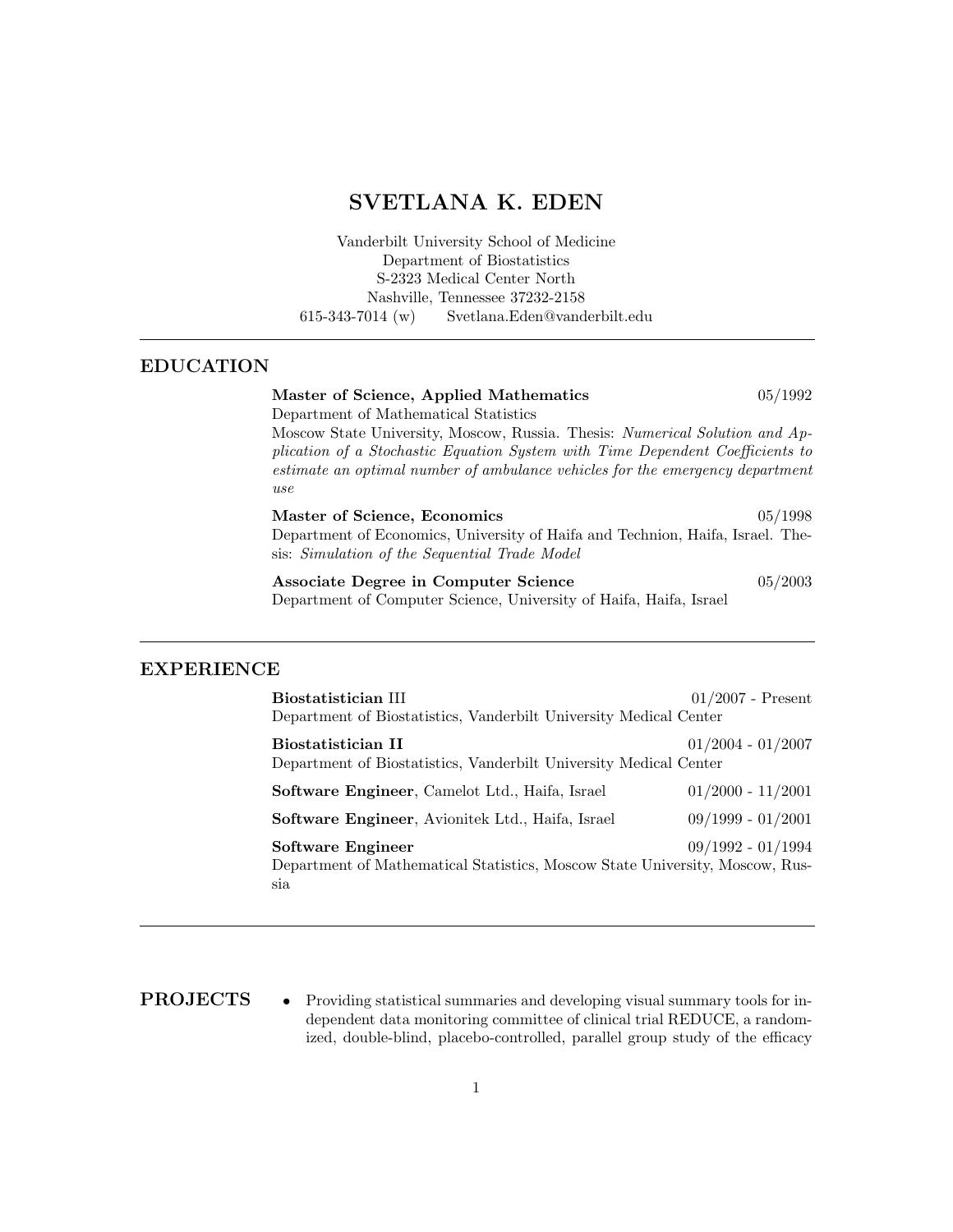and safety of dutasteride 0.5mg administered orally once daily for four years to reduce the risk of biopsy-detectable prostate cancer. 01/2004-01/2009

• Providing statistical summaries for independent data monitoring committee of clinical trial PICOLO, Platelet Aggregation Inhibition in Children on Clopidogrel 06/2004 - 05/2008

#### PUBLICATIONS

- Shintani AK, Girard TD, Eden SK, Arbogast PG, Moons KG, Ely EW. Immortal time bias in critical care research: application of time-varying Cox regression for observational cohort studies. Critical Care Medicine. 2009 Nov;37(11):2939-45. PMID: 19770737
- Schnipper JL, Roumie CL, Cawthon C, Businger A, Dalal AK, Mugalla I, Eden S, Jacobson TA, Rask KJ, Vaccarino V, Gandhi TK, Bates DW, Johnson DC, Labonville S, Gregory D, Kripalani S; PILL-CVD Study Group. Rationale and design of the Pharmacist Intervention for Low Literacy in Cardiovascular Disease (PILL-CVD) study. Circulation. Cardiovascular Quality and Outcomes. 2010 Mar;3(2):212-9. PMID: 20233982
- Han JH, Shintani AK, Eden SK, Morandi A, Solberg LM, Schnelle J, Dittus RS, Storrow AB, Wesley EE. Delirium in the Emergency Department: An Independent Predictor of Death Within 6 Months. Annals of Emergency Medicine. 2010 Sep;56(3):244-252. PMID: 20363527
- Cavanaugh KL, Wingard RL, Hakim RM, Eden SK, Shintani AK, Wallston KA, Huizinga MM, Elasy TA, Rothman RL, Ikizler AT. Low Health Literacy Associates with Increased Mortality in ESRD, JASN 2010 Nov;21(11):1979- 85. PMID: 20671215
- Smith HA, Boyd J, Fuchs DC, Melvin K, Berry P, Shintani A, Eden SK, Terrell MK, Boswell T, Wolfram K, Sopfe J, Barr FE, Pandharipande PP, Ely EW. Diagnosing delirium in critically ill children: Validity and reliability of the Pediatric Confusion Assessment Method for the Intensive Care Unit. Critical Care Medicine. 2011 Jan;39(1):150-7. PMID: 20959783
- Marvanova M, Roumie CL, Eden SK, Cawthon C, Schnipper JL, Sunil Kripalani S. Health Literacy and Medication Understanding Among Hospitalized Adults. Journal of Hospital Medicine 2011 Nov; 6(9): 488493. PMID: 22139905
- Wright JAN, Wallston KA, Eden SK, Shintani AK, Ikizler1 TA, Cavanaugh KL. Associations among perceived and objective disease knowledge and satisfaction with physician communication in patients with chronic kidney disease, Kidney International 2011 Dec;80(12):1344-51. PMID: 21832984
- Siew ED, Peterson JF, Eden SK, Hung AM, Speroff T, Ikizler TA, Matheny ME. Outpatient Nephrology Referral Rates after Acute Kidney Injury, JASN 2012 Feb;23(2):305-12. PMID: 22158435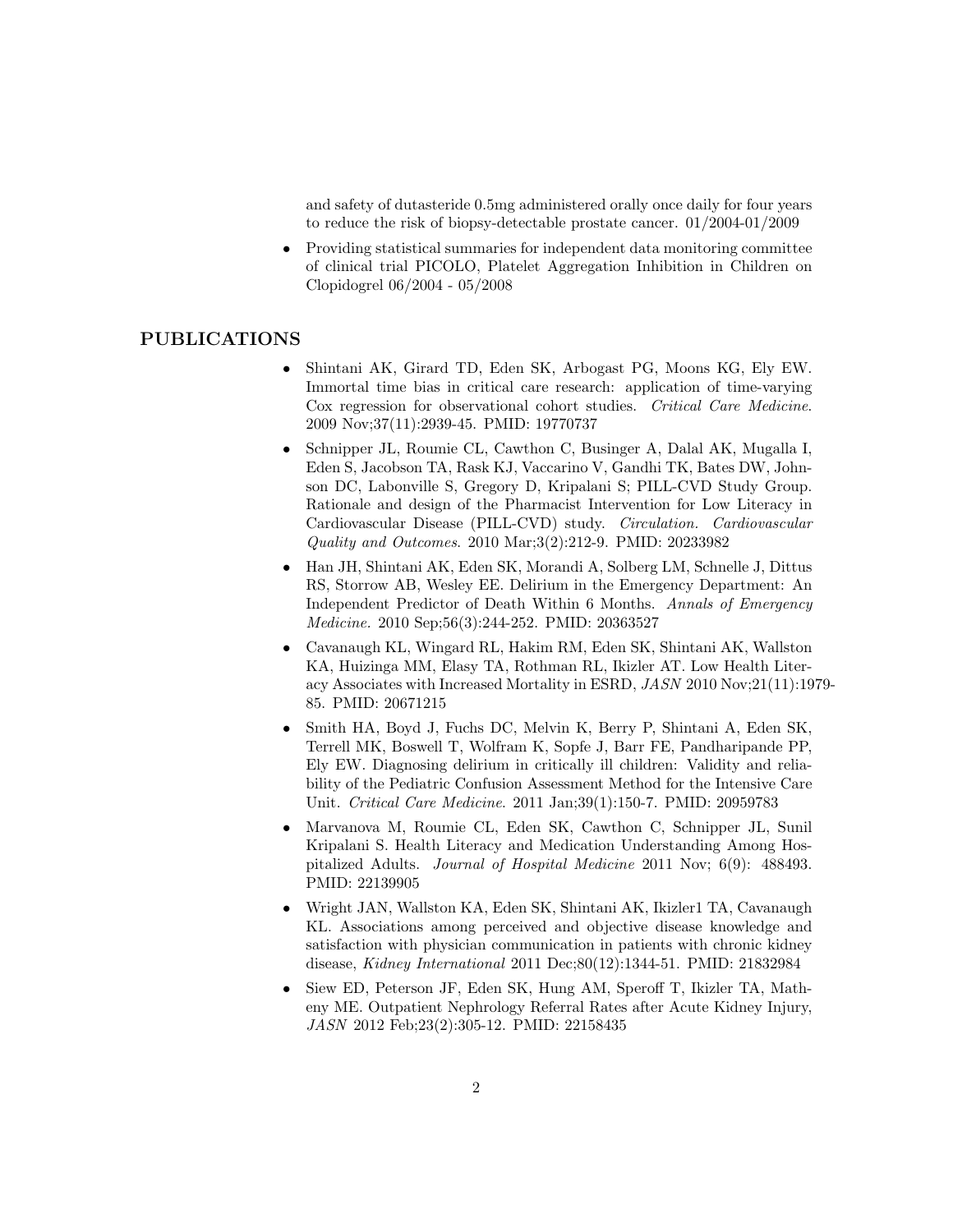- Devasia R, Blackman A, Eden S, Li H, Maruri F, Shintani A, Alexander C, Kaiga A, Stratton CW, Warkentin J, Tang YW, Sterling TR. High proportion of fluoroquinolone-resistant Mycobacterium tuberculosis isolates with novel gyrase polymorphisms and a gyrA region associated with fluoroquinolone susceptibility.Journal of Clinical Microbiology. 2012 Apr;50(4):1390- 6. PMID: 22189117
- Griffith ML, Boord JB, Eden SK, Matheny ME. Clinical inertia of discharge planning among patients with poorly controlled diabetes mellitus. The Journal of Clinical Endocrinology and Metabolism. 2012 Jun;97(6):2019- 26. PMID: 22466346
- Kripalani S, Roumie CL, Dalal AK, Cawthon C, Businger A, Eden SK, Shintani A, Sponsler KC, Harris LJ, Theobald C, Huang RL, Scheurer D, Hunt S, Jacobson TA, Rask KJ, Vaccarino V, Gandhi TK, Bates DW, Williams MV, Schnipper JL; PILL-CVD (Pharmacist Intervention for Low Literacy in Cardiovascular Disease) Study Group. Effect of a pharmacist intervention on clinically important medication errors after hospital discharge: a randomized trial. Annals of Internal Medicine 2012 Jul 3;157(1):1-10 PMID: 22751755
- Wester CW, Eden SK, Shepherd BE, Bussmann H, Novitsky V, Samuels DC, Hendrickson SL, Winkler CA, O'Brien SJ, Essex M, D'Aquila RT, De-Gruttola V, Marlink RG. Risk factors for symptomatic hyperlactatemia and lactic acidosis among combination antiretroviral therapy-treated adults in Botswana: results from a clinical trial.AIDS Research and Human Retroviruses 2012 Aug;28(8):759-65. PMID: 22540188
- Siew ED, Peterson JF, Eden SK, Moons KG, Ikizler TA, Matheny ME. Use of Multiple Imputation Method to Improve Estimation of Missing Baseline Serum Creatinine in Acute Kidney Injury Research. CJASN 2013 Jan;8(1):10-18. PMID: 23037980
- Wright NJ, Greene JH, Wallston K, Eden S, Shintani A, Elasy T, Rothman RL, Ikizler TA, Cavanaugh KL. Pilot Study of a Physician-Delivered Education Tool to Increase Patient Knowledge About CKD. American Journal of Kidney Disease 2013 Jul;62(1):23-32. PMID: 23540261

## ACADEMIC HONORS

| Scholarship for excellent academic performance<br>University of Moscow | $09/1987 - 05/1992$ |
|------------------------------------------------------------------------|---------------------|
| Fellowship for excellent academic performance<br>University of Haifa   | $09/1997 - 05/1999$ |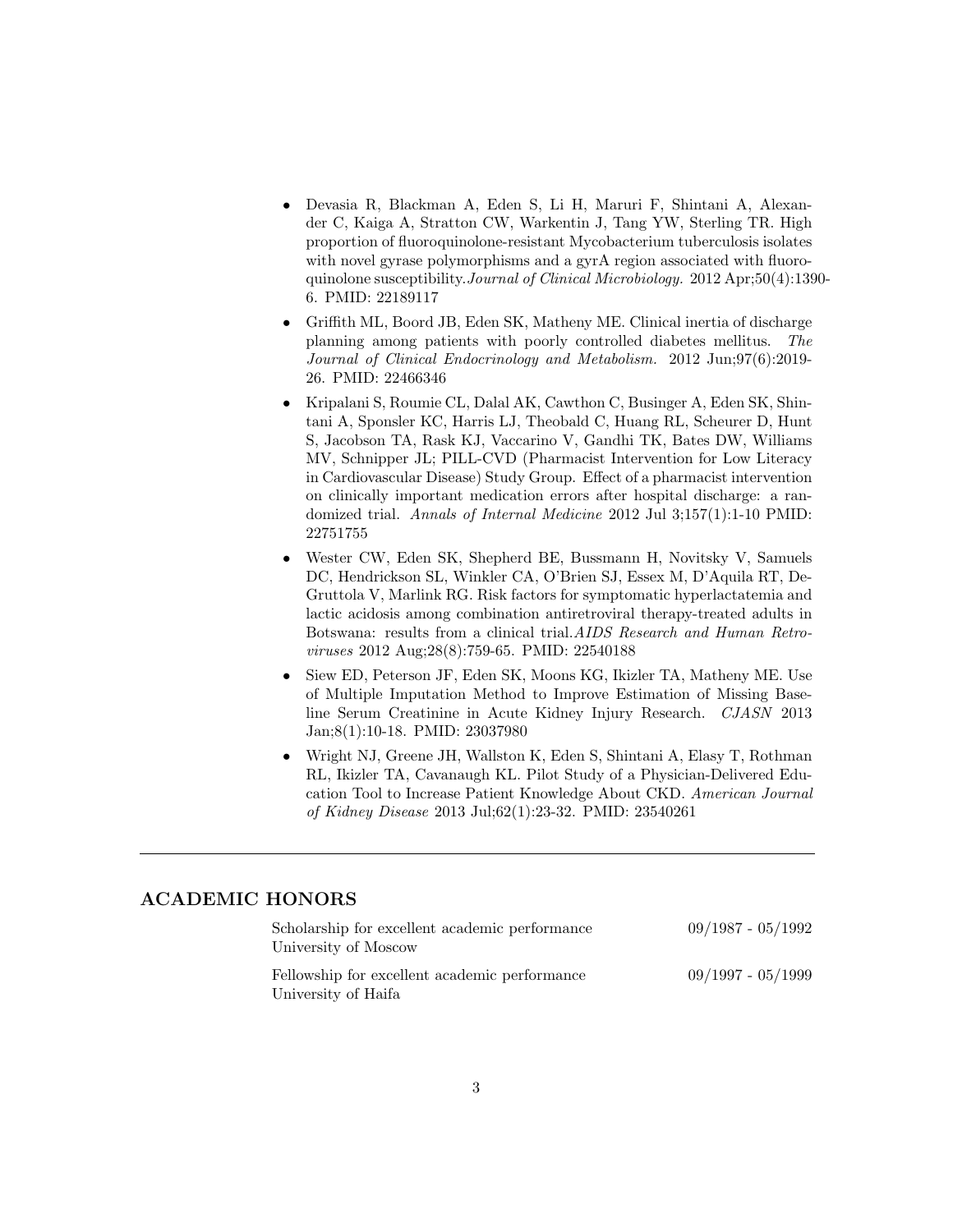## AWARDS Excellence award by Department of Economics, Haifa University 09/1997

Third Place Award for the Data Exposition Poster Competition at the 2006 JSM Joint Statistical Meetings of American Statistical Association sponsored by the section on Statistical Graphics, Section on Statistical Computing and Section on Statistics and the Environment 08/2006

| <b>TEACHING</b> Teaching assistant, Microeconomics<br>Department of Economics, University of Haifa, Haifa, Israel              | $09/1998 - 12/1998$ |
|--------------------------------------------------------------------------------------------------------------------------------|---------------------|
| Teaching assistant, Microeconomics<br>Department of Economics, University of Haifa, Haifa, Israel                              | $09/1999 - 12/1999$ |
| Teaching assistant, Introduction to Statistical Computing<br>Department of Biostatistics, Vanderbilt University Medical School | $09/2012 - 12/2012$ |

## PRESENTATIONS

- Continuing Education Workshop: Using library chron to create date objects  $in \, R$  12/2005
- Continuing Education Workshop: Introduction in string matching and manipulation in R using regular expressions  $01/2007$
- Department Seminar: *Effiency tips for basic R loops*  $05/2011$
- Journal Club: Using "apply" functions in  $R$  06/2012

## INTRAMURAL ACTIVITIES

• Team leader of CQI project on Improving Communication Skills 12/2005- 08/2006

Department of Biostatistics, Vanderbilt University

- Session leader of weekly workshop on Improving Communication Skills 12/2005-08/2006
	- Department of Biostatistics, Vanderbilt University
- Co-leader of weekly Writing Skills Clinic 08/2006-12/2008 Department of Biostatistics, Vanderbilt University
- Organized a three-day seminar on Effective Scientific Writing 06/2010 Invited speaker Judith A. Swan, Ph.D. Oversaw all aspects of the seminar including fundrasing, curriculum, and scheduling. The seminar was jointly